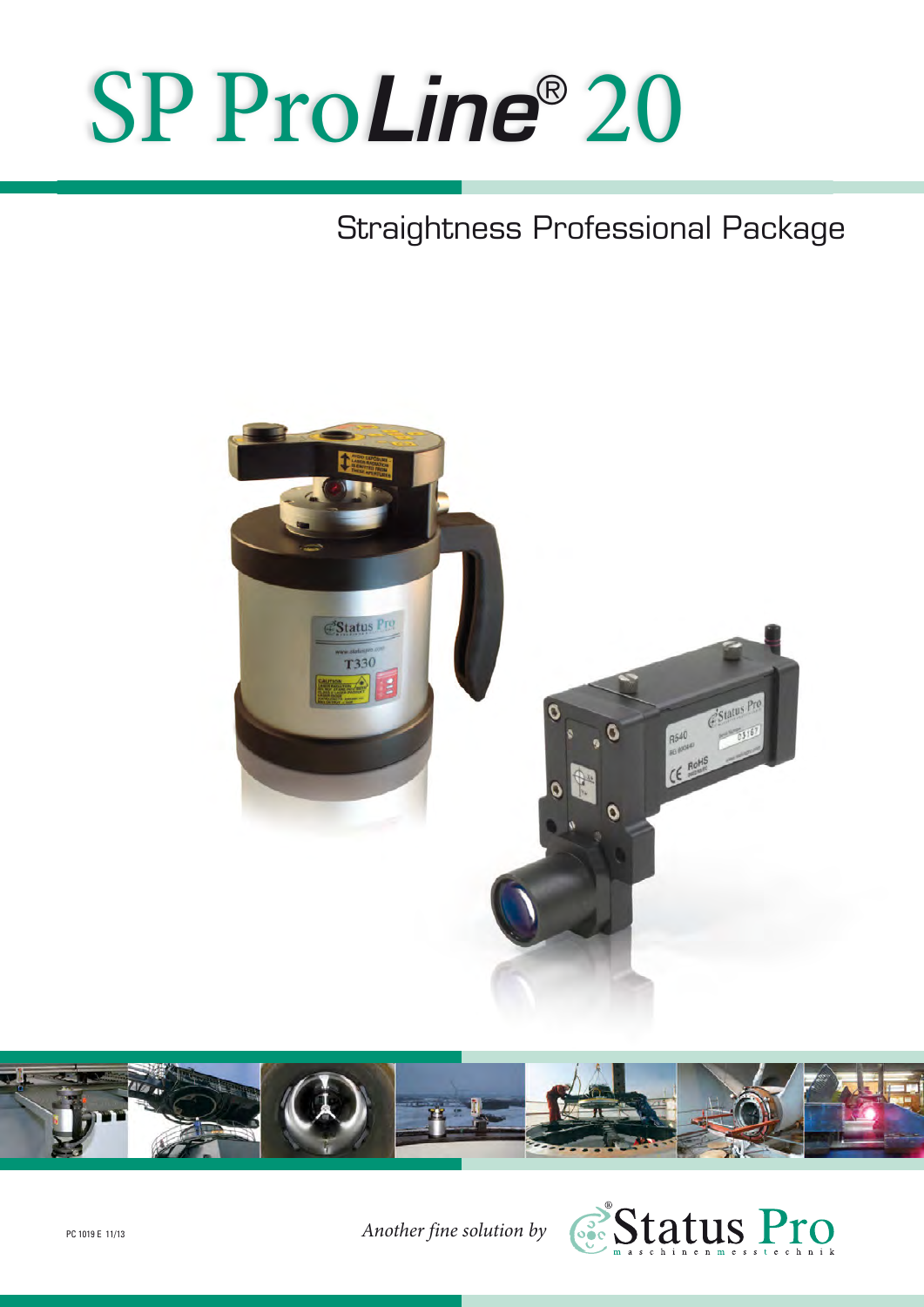# **Content of Straightness Professional Package** SP Pro*Line*® 20

## T330 Self Levelling Sweep Laser (BG 830203)



The T330 levelling laser makes even difficult measuring tasks easy! A laser transmitter transmits the signal and a detector measures the beam position. Done!

# R540 Laser Receiver with a 2-Axis-PSD Technology and Bluetooth (SP R540-P)



The R540 is a very accurate and yet robust Laser Position Sensor especially developed for measuring linearity.

The R540 has a downwardly offset detector lens enabling measurement directly above the object. This minimizes offset error due to "tilt" or roll. Connection with the Measurement PC for recording and display purposes is over Bluetooth. The R540 is powered by a commonly used Li-Ion Pack (externally rechargeable) ensuring continual measurement availability. Combined with the Pro Line software and a Bluetooth distance measurement

meter, you are equipped to measure the X,Y and Z Axes simultaneously.

Accessories: BT 800071 Battery Pack Li-Ion BT 800072 Battery Charger

#### Block Magnet complete with a cross-bridge (BG 830315)



Status Pro

Block magnet (BT 943105) complete with a cross-bridge. This enables the mounting of a R540 Sensor or T250 laser with adapter BG 830780. Available attachment rods: BT 948155, BT 948156, BT 948157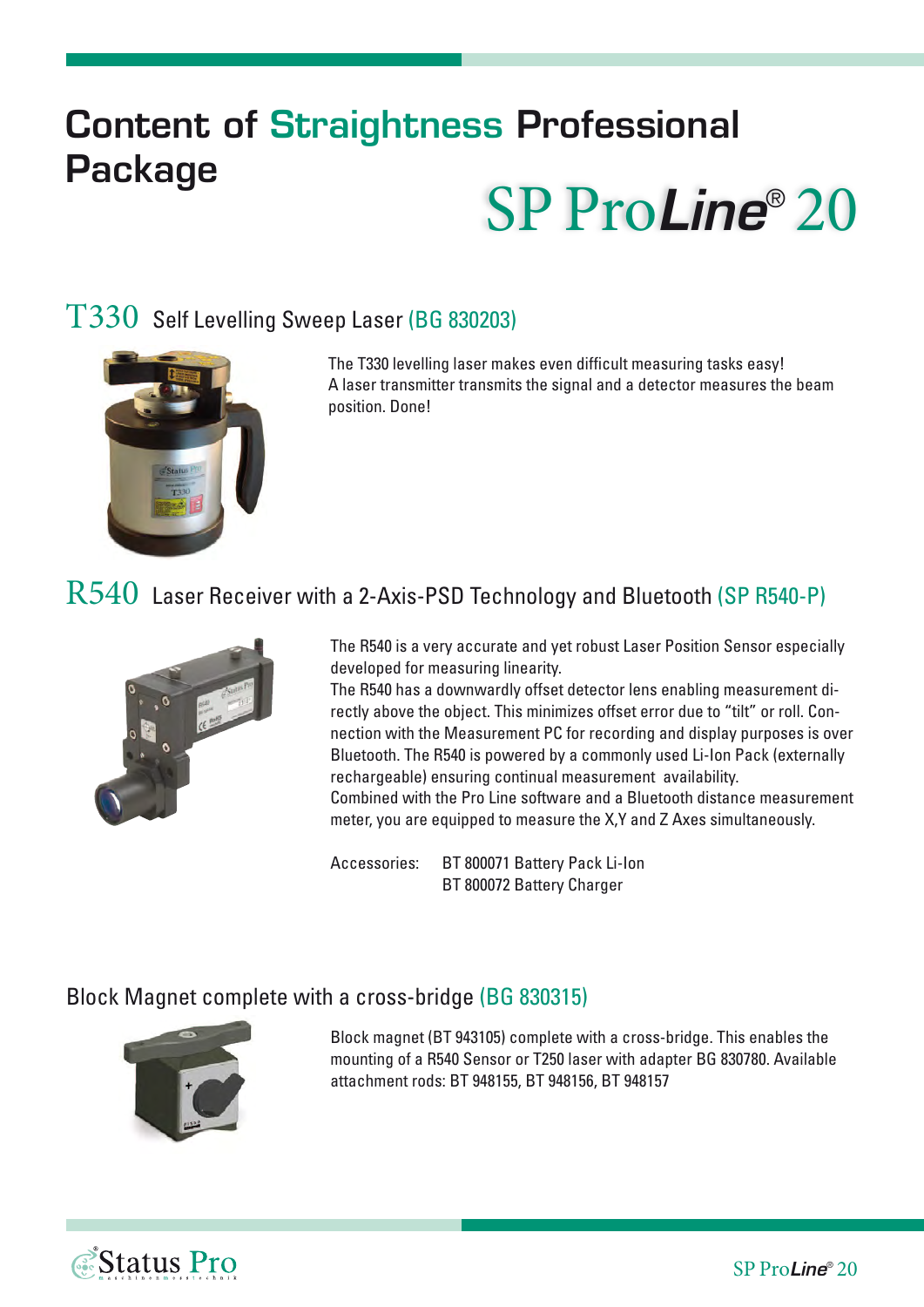#### 2x Rod, 150 mm length (BT 948157)



Attachment rod: 10 mm diameter, M8 thread enabling fixture of a sensor.

#### Mounting Adapter T250, R280, R310, R540 (BG 830780)



This adapter is of great practical help for measuring with the T250 laser or the R540, R280 and R310 receiver. It allows to adjust the height of the laser or sensor by moving it on the attachment rods mounted on the block magnet complete with a cross-bridge.

## RC310 Remote Control for T330 and R310 Monitor (BG 830930)



- Remote control for the T330
- Remote Display of current R310 values

#### **The RC310 is of great practical use in most applications:**

- for establishing reference lines in roll parallelism
- for adjusting the T330 laser position
- it saves you a great deal of shoe leather on-site

# Leica DISTO™ Bluetooth distance meter (FIX DISTO-P II)



#### **Bluetooth® data transfer - for perfect transfer of measured values!**

With the Leica DISTO™, measuring does not stop with the display of the measured value: the data can be processed immediately with a pocket PC or a laptop. The transfer software DISTO™ transfer is included in the scope of delivery.

#### Mounting Kit for T330 (BG 830205)



Using the swivel and tilt adapter you can align the laser level, irrespective of the surface below. The Adapter also allows for a parallel movement which is very useful when aligning the laser parallel to a reference object. The Adapter is accomodated with a 5/8" thread, and is also fitted with a three-point magnet arrangement underneath.

SP Pro*Line*® <sup>20</sup> **www.statuspro.com**